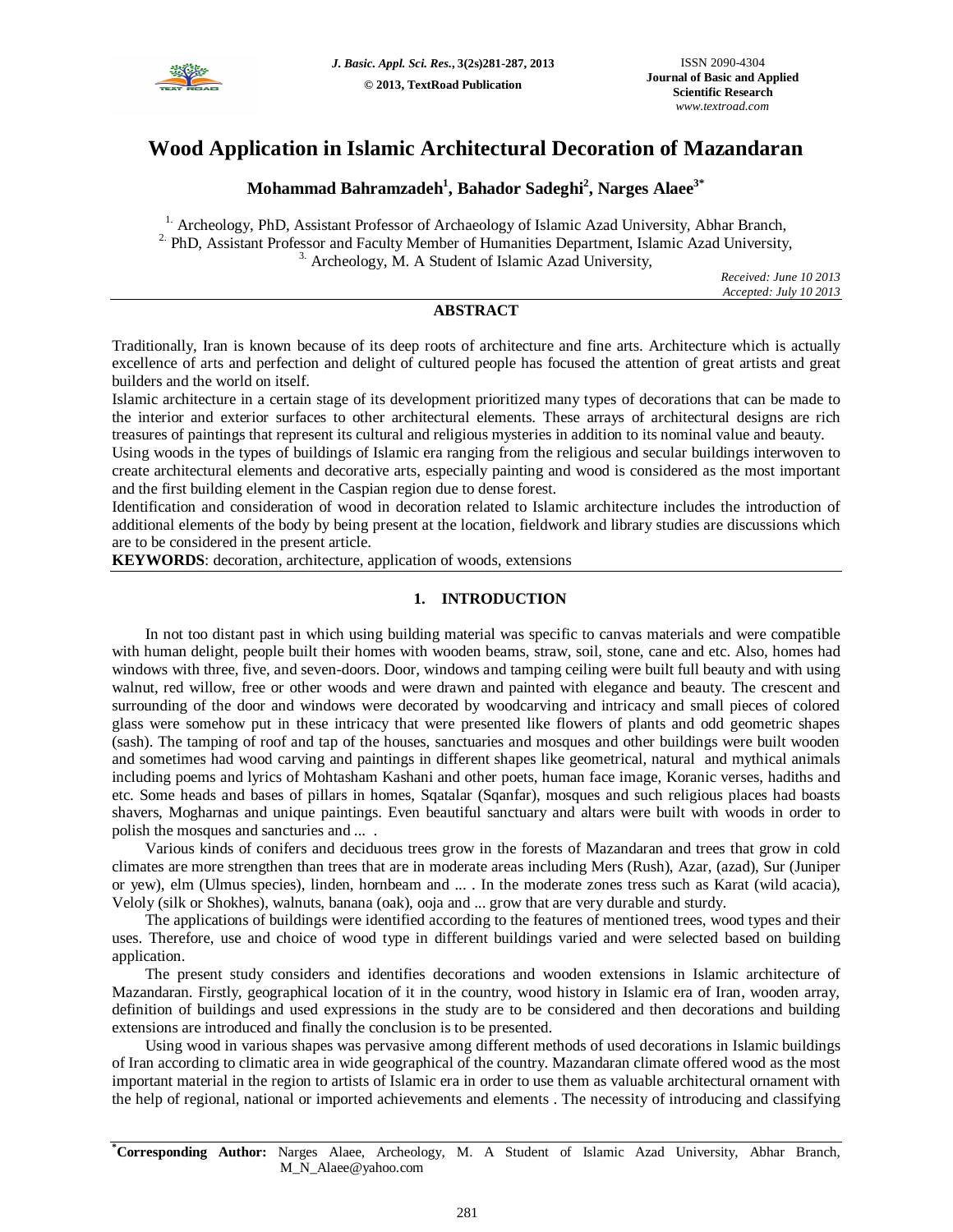declining specious of wooden decorations includes different kinds of colored woodturning and designs with themes of human, animal, plant, geometry and line are the main issues of the present study.



*Figure 1.1.* Introducing geographical location of Mazandaran in the country

## **The background of using wood in Islamic era of Mazandaran**

There are not many cases of the lumber industry left from the period before the Seljuk government (Deimand, 2010, p. 120-121). In addition, not only using wood was common in art and industry of the Seljuk era but also they paid special attention to decorate it. It is suggested from consideration of two pieces of a pulpit, which is built in 12th century- late Seljuk- and is keeping in Metropolitan museum now, that wood decoration with flower and plant, similar to recent woodcarving, was common (Yavari, 2010, p. 16). Wood was used in building furniture and other building extensions and also portable things in the Patriarch. Wooden sanctuaries of Isfahan and Nain Jameh mosques in the center of Iran are one of the most important remained pieces of the early 8th/14th century (Blair and Bloom, 2009, p. 53). It is worth mentioning that methods of industrialists and artists of wooden works of Patriarch continued in Timurid era. One of important samples of this era is one carving which belongs to second half of 15th /9th AH century which is keeping in Metropolitan museum (Yavari, 2010, p. 16-17). Our information about lumber industry of the Safavid is more that doors which are in Iran and western Turkestan mosques and in various museums such as Golestan museum in Tehran and Islamic collection of Berlin Museum. Decoration of these doors mostly includes ductility shapes or flower plan which are sometimes jointed with animal shapes (Deimand, 2010, p. 125). Iran wood industry was declined in Afsharieh and Zand period and what is built in 17th and 18th centuries includes oil painted decorations instead of carving (Yavari, 2010, p. 17).

One of the most valuable architecture of Ghajar era is building residential buildings (internal and external) with very reasonable spaces, following "models and methods" and implementing principles, especially viewing. Many works of art included wooden sash doors with node shapes and even bergamot woodcarving in the roof (wooden) like lachak of toranj in beautiful shapes with delight paintings and used new carpentry models and designs of in wooden windows and presumption of colorful glasses in them which all are new artistic values in Ghajar (Zomorshidi, 2008, p. 11).

#### **Wooden arrays in Islamic architecture of Iran**

Wood carving: wood carving in known as an art of creating detailed plans and paintings with vulvas, dents and bumps which are along with accurate implementation from observing proportions, symmetries and balances (Yavari, 2010, p. 127).

Diaphoretic: wood diaphoretic is one of the wooden crafts and is not made of integrated and thick wood against other wood workings and pieces based on components of one plan from the same and low wood thickness and sometimes non-timber is cut on it and is put on a integrated infrastructure or is embedded inside the infrastructure (Sohrabi Nasir Abadi, 2009, p. 67).

Sealing: Sealing is the art of decorating the surface of wooden things, something mosaic with equal small wooden, bony or metal and sometimes ivory and shell three-sided or two-sided triangles which were and are common from about 400 years ago in some parts of the country and mostly in Shiraz and Isfahan (Yavari, 2010, p. 141).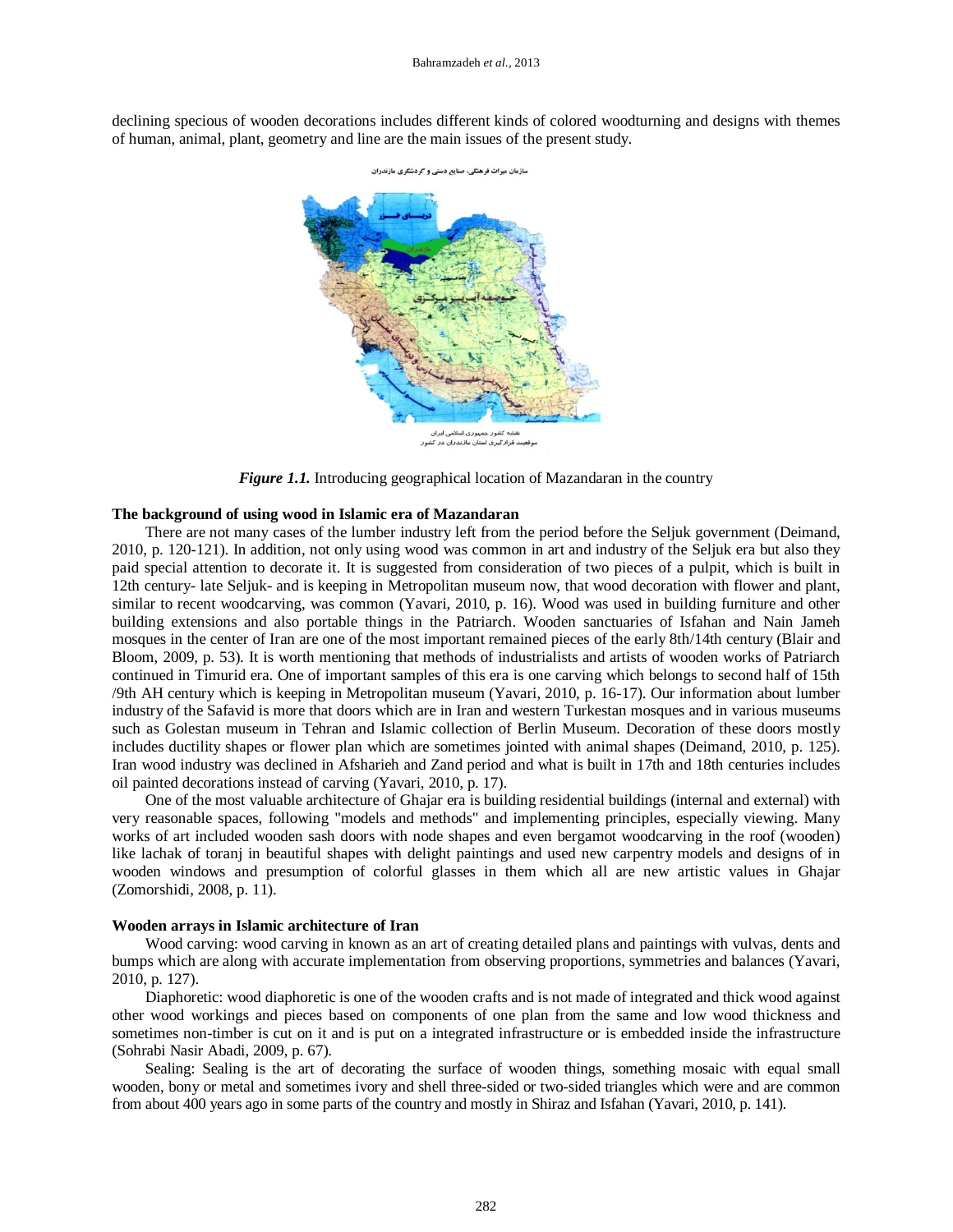Lattice: Firstly, the considered design and line are attached to board, metal or leather which is the main basis of the work, next, the points which must cut are to be identified and then holes are made by drill after consideration and marking on the plan. After that, additional paintings will be cut by coping saw and lattice design will remained. Then, abrasive will be used in order to polish it (the author).

Carving: carving on woods is the art of crating simple, superficial and shallow designs and painting with using a simple instrument based on artistry creativity and delight of the artist (Yavari, 2010, p. 125).

Node and frame: nodes are one of the architectural decorations of Iranian and are based on an identified principle and create node apparatus (Mehr Pouya, 1997, p. 567).

Porcelain node: node work or node creating in carpentry was also simple meaning that they can be created by joining apparatuses or by composing apparatus and "clamping" and this kind of carpentry was seen in different kinds of religious buildings, palaces and great homes from 5th century (AH) and utmost intricacy and elegance of this art were done in windows, sash and small wooden doors with using colored and very small glasses (Yavari, 2010, p. 139-140).

Script and calligrapher: Joining script with architecture has a lasting and ancient background. It means that blessed tablets wanted blessing and pleading with words full of religious meaning for the building which was built and was put under the base and foundation of it. Although script was not considered as one of the architectural elements, it was a beginning to a connection. Later, this connection became more strengthen and script found a high position in building and architecture. Sometimes, it was put on the forehead, sometimes on the body and sometimes on the pillars like inscriptions and nice posts and became expressive language of its history and had the duty of introducing the culture and civilization of every era and period to future (Rahim Zade, 2003, p. 121-122).

Drill, Nastaliq, East Kofi, Tuluth, Naskh, Muhaqqaq, Reihani, Taliq, and building Kofi can be mentioned as used scripts in buildings.

#### **The application of geometry in Islamic architecture**

There was a relationship between geometrics and architects in Islamic world and explanation of identifying the language of this relationship can be seen in Arabic geometry which is the base of geometry knowledge and also means engineering.

Application and geometrical principles in architectural works represent pervasive and flexible strategy in Islamic world (Al-Asaad, 1997, p. 36).

The emphasis of Iranian architecture is on beauty. Iranians have always had great respect for the beauty over the centuries and geometry knowledge is a powerful instrument in the hands of Iranian engineers that sky symmetries can be measured by using it and creates balance, coordination, beauty and discipline on the earth. Therefore, geometry is both science and art for Iranian architects (Hejazi, 2008, p. 17-18).



*Figure 2.1.* One sample of calligraphy with rising Arabesque in the margin (a woodcarving door, Najaf, SavadKuh)



*Figure 2.2.* A wooden door with wood carving frame and node decoration (Seyed Nezameddin, Pasha Amir Village, Eastern Band Pei, Babol)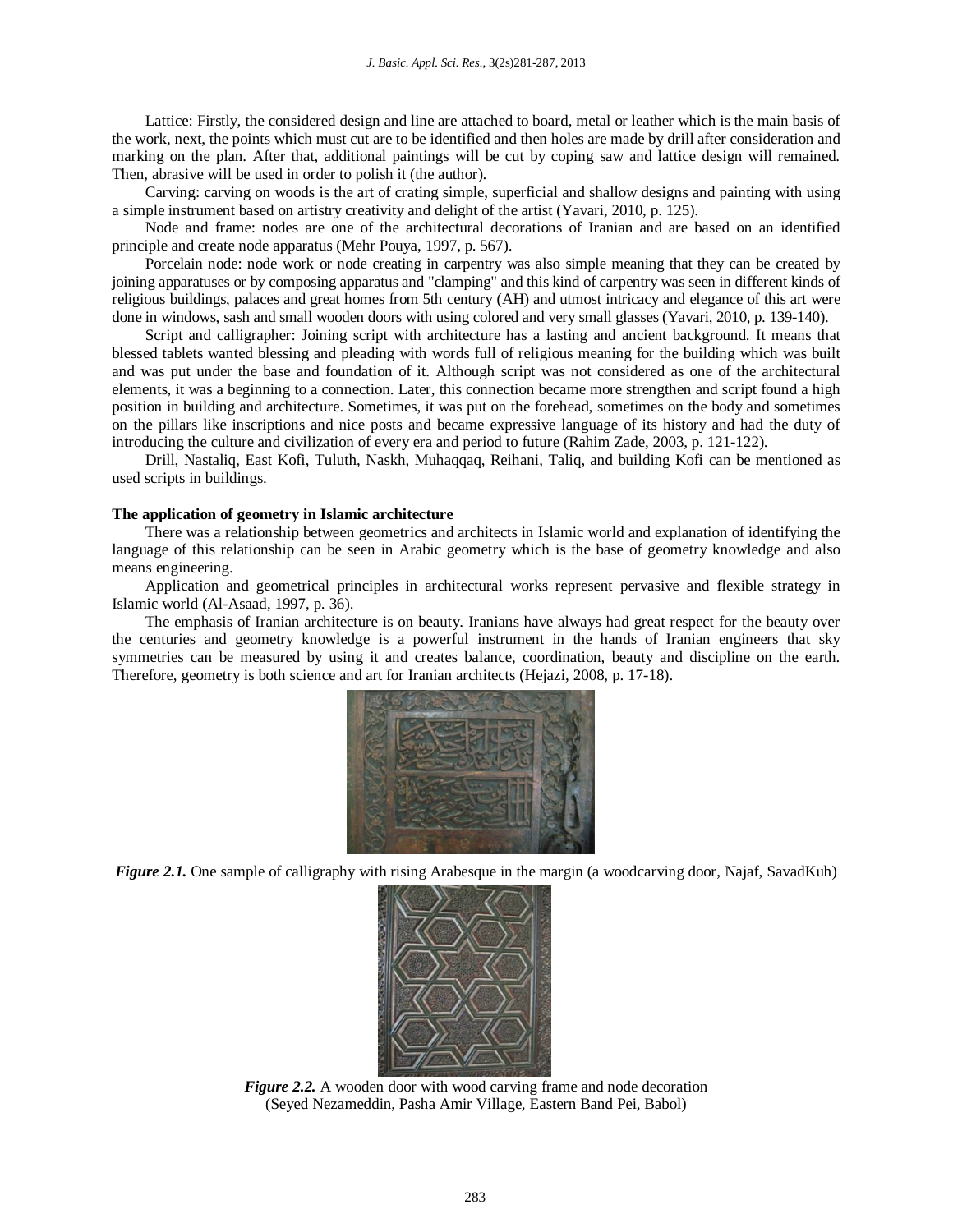The connection between geometry and woodcarving art have been depicted very artistically and rational in above sample and samples like this can be seen more frequently in this province.

Sqatalar (sqanfar), sanctuary, Ghajar homes and minarets of mosques can be mentioned as buildings in Mazandaran which are to be explained in details in the following part.

# **Sqatalar**

Sqatalar or Sqanfar or Sanpar are said to small wooden buildings which are in Mazandaran villages, especially in its central part. Mentioned buildings which are built from two stories on four bases of wooden thick-set in the shape of squares assign small space in shrines, sanctuaries and cemeteries. The connection between two stories is possible by wooden ladder or stareway (Rahim Zade, 2003, p. 33).



*Figure 2.3.* A view of pillar, its head (Kamacheh), nal, edge strap, vavand, shirsar, flaring, hala (from silk wood), board and seamless flooring in Pasha sqatalar of Kala-Amol



*Figure 2.4.* A picture of human face painting (angel) on a wooden roof in Amir Ghasemi Ghajar home-Ask-Larijan-Amol



*Figure 2.5.* One sample of calligraphy on wooden roof in Kija sanctuary sqatalar-Babol **Sanctuary**

It is a place for mourning of Muharram or religious holidays which has two situations: temporary and permanent (Bozorg NIa, 2005, p. 122).

Sanctuary is a symbol of Imam Hussein (AS). This symbolism which is the result of movement of Imam Hussein (AS) and his loyal followers in plains of Karbala and their martyrdom has a direct relationship with the application and shape of the building (Pirzad, 2009, p. 88).



*Figure 2.6.* A picture of a square head pillar and painted wooden mogharnas in Firoozkala sanctuary- Amol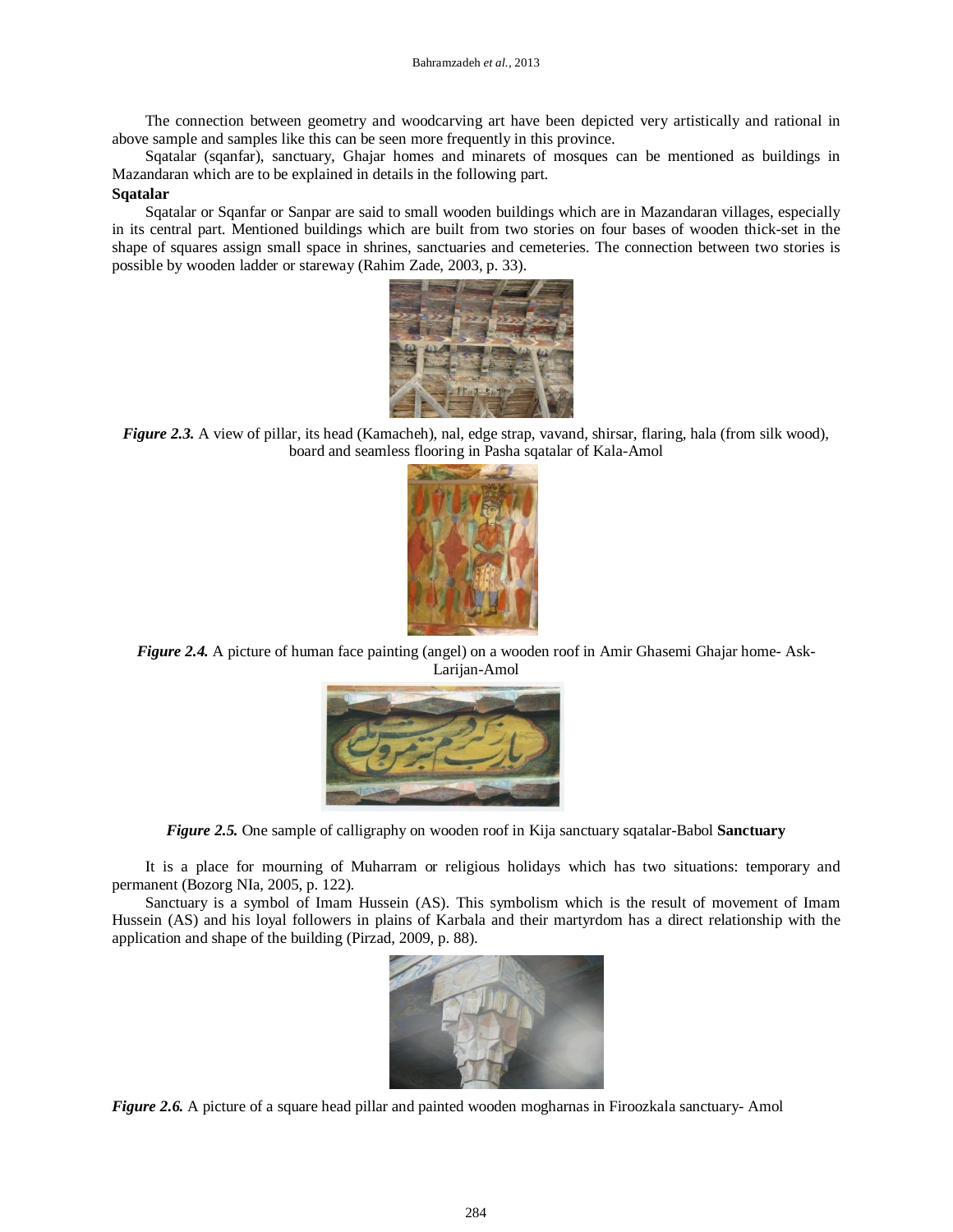

*Figure 2.7.* A picture of a mythical dragon painting in one of the head of wooden roof of Firoozkala sanctuary- Amol

#### **Ghajar home**

Home is a suitable and safe place for relax after a hard day. The huge mass and their various pictures which cover all the roof and front of the building made the small and limited space of this building a delight and catching the spirit place instead of a dry and lifeless space that add to the calmness after a hard day. The picture contents of this home have been taken from the heart of the nature, humans, symbols and myths and are illustrative of beliefs, habits, and sometimes customs of simple people (the author).



*Figure 2.8.* A picture of sash windows with colored glasses of Aghajan Nasab home-Babol



*Figure 2.9.* A picture of wooden door with battalion slates of Aghajan Nasab home-Babol



*Figure 2.10*. Reticulated valve with proclaim knot (Babol museum)



*Figure 2.11.* Wooden door with frame and knot decoration from Band pei-Babol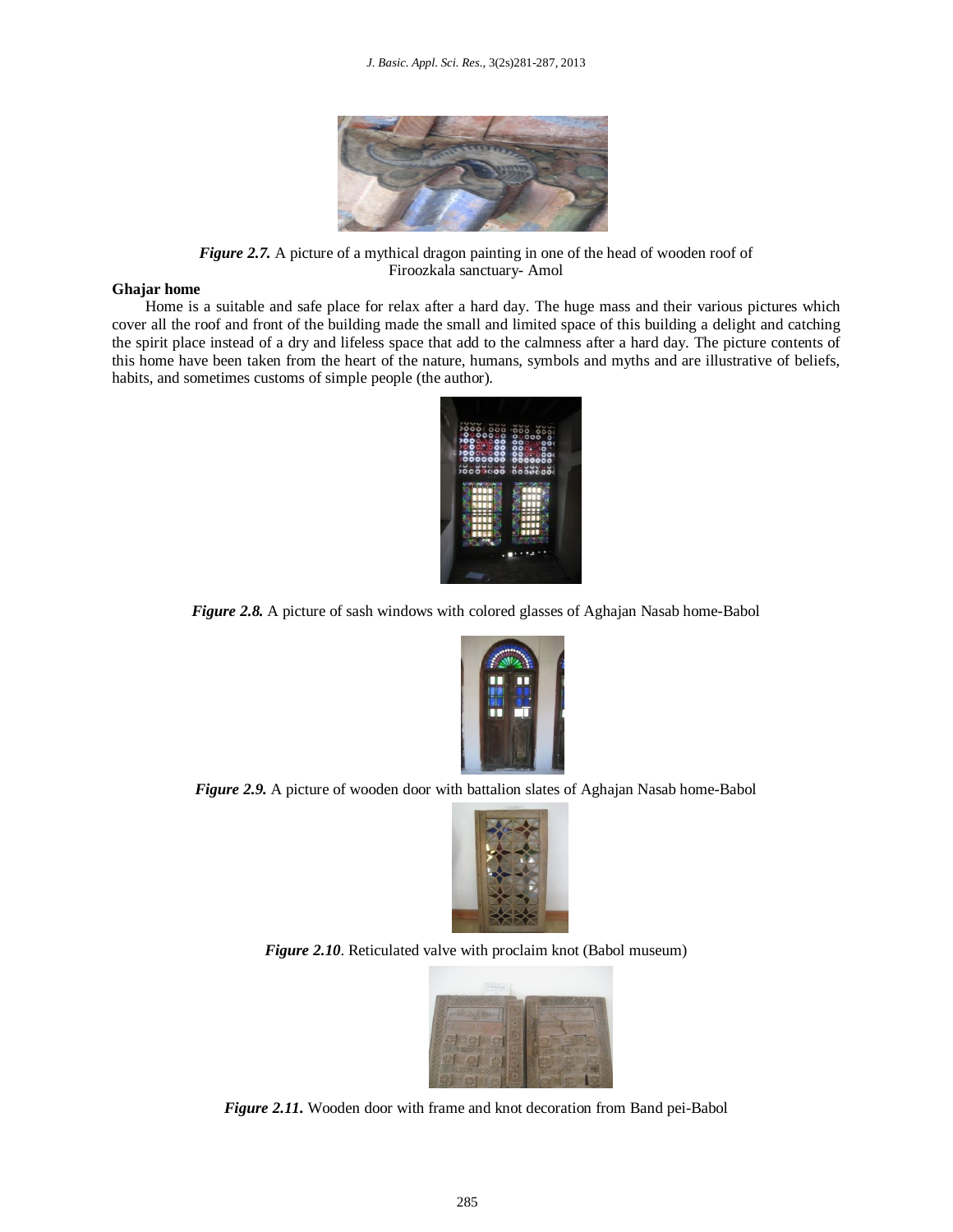

*Figure 2.12.* Double valve wooden inlaid lattice doors



*Figure 2.13.* Wooden pulpit with proclaim knot (Babol museum)



*Figure 2.14.* Wooden pulpit with proclaim knot (jameh mosques of Babol)



*Figure 2.15.* Wooden enshrine and box of Mola Nasira tomb with proclaim knot